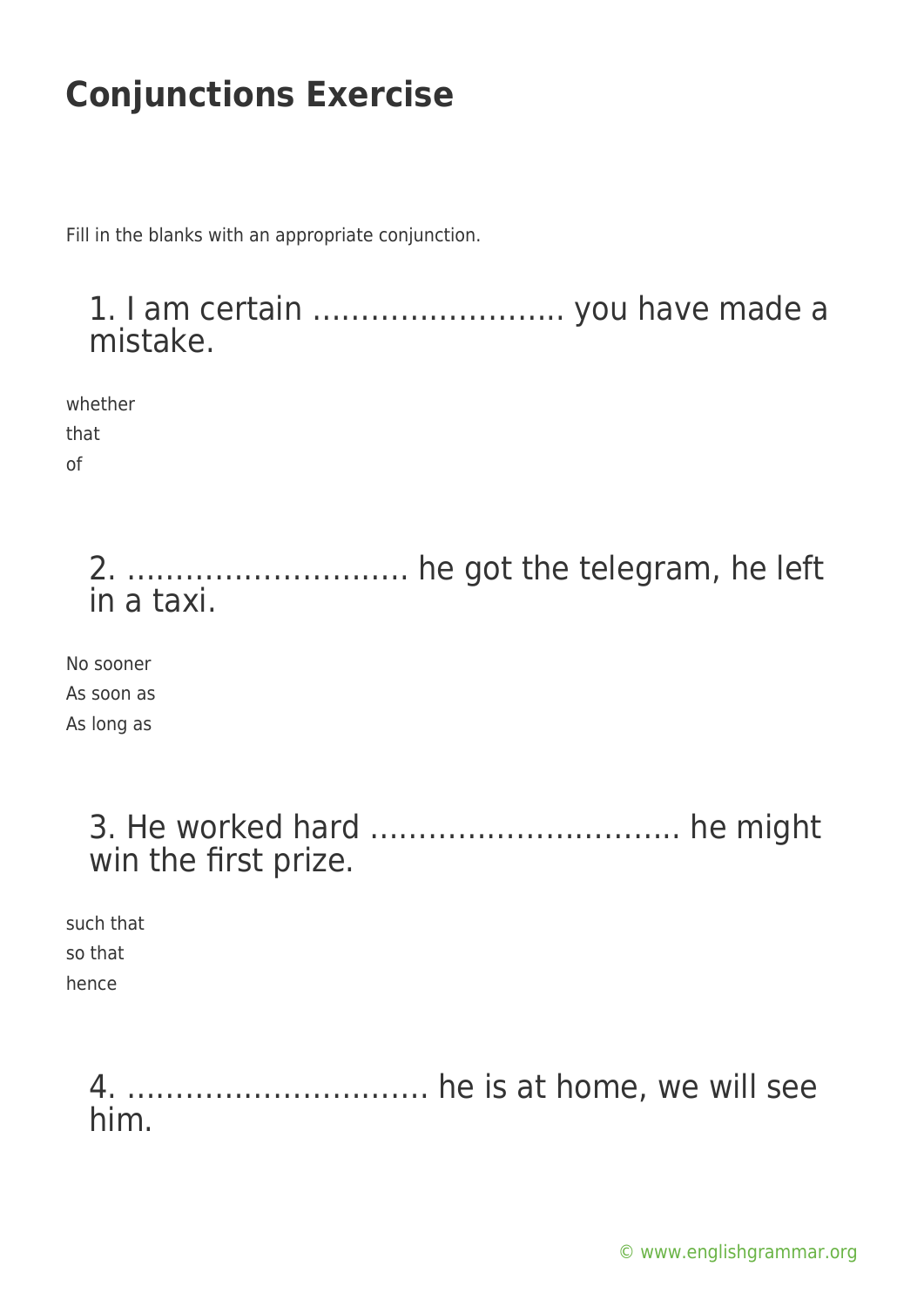If Whether That

### 5. He was buried near Rome in a place ………………………….. myrtles grow.

there where when

### 6. The archers were poorly armed ……………………….. they offered a stubborn resistance.

and but hence

### 7. He lost more …………………………. he could afford.

then than as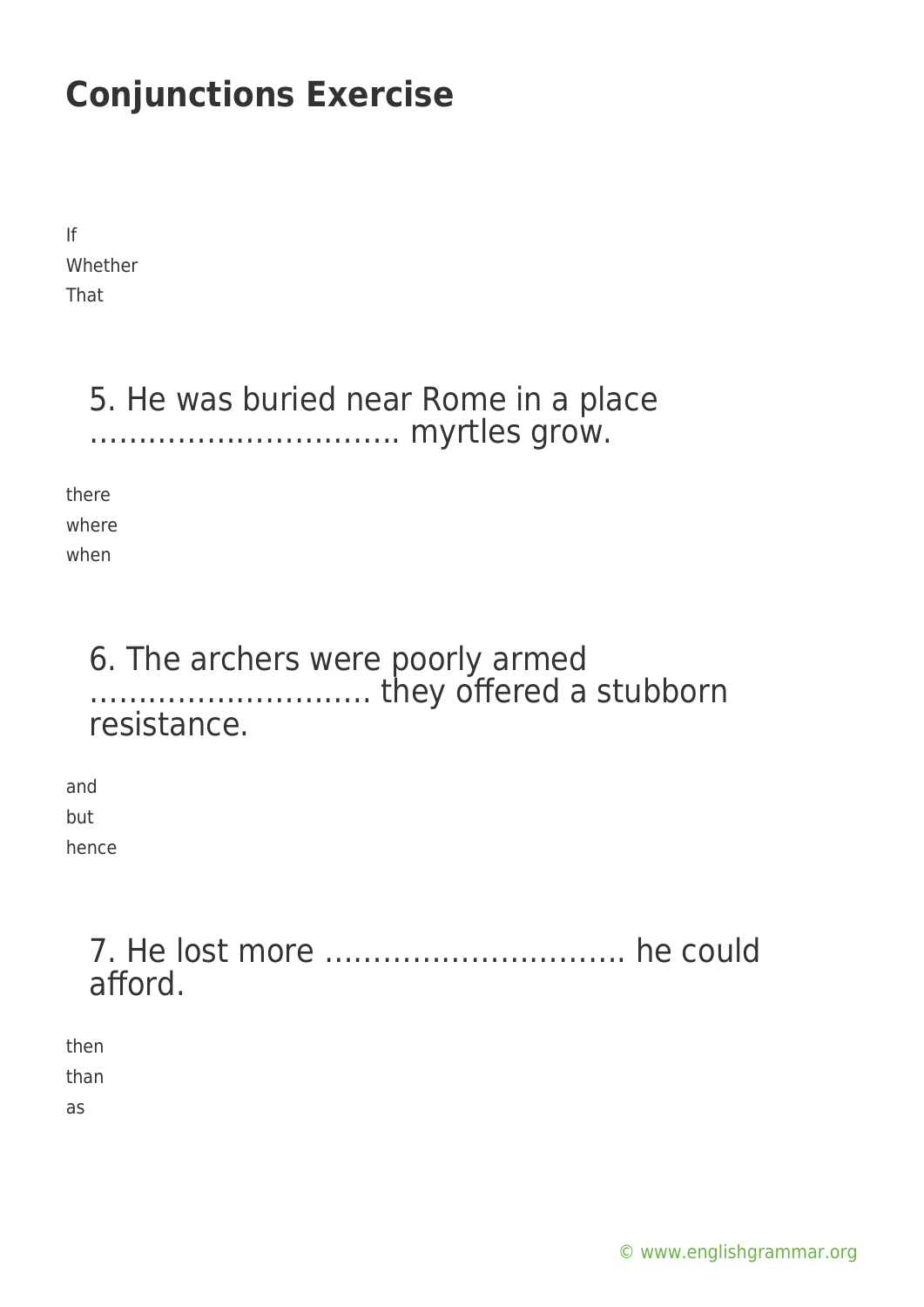8. …………………………. you do not hurry, you will miss the train.

If Unless Without

> 9. ………………………… we do our work sincerely, our master will be angry with us.

If Unless Without

> 10. Once upon a time a man owned a hen ………………………….. laid a golden egg every day.

that which Either could be used here

### 11. Be diligent …………………………… you will succeed.

and or